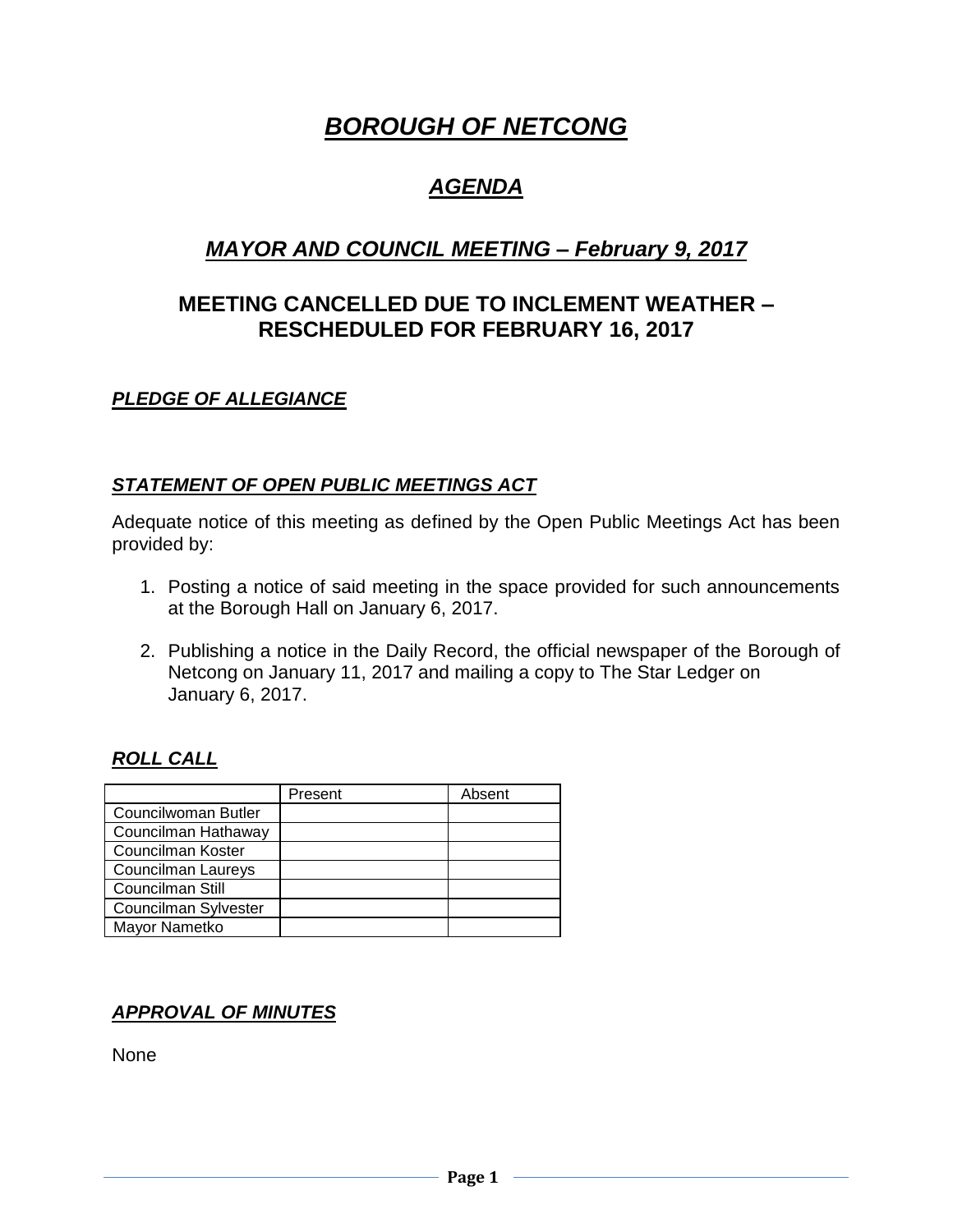## *PUBLIC PORTION OF MEETING*

Motion to Close the Meeting to the Public.

|                      | Moved | Second | Yes | <b>No</b> | Abstain | Absent |
|----------------------|-------|--------|-----|-----------|---------|--------|
| Councilwoman Butler  |       |        |     |           |         |        |
| Councilman Hathaway  |       |        |     |           |         |        |
| Councilman Koster    |       |        |     |           |         |        |
| Councilman Laureys   |       |        |     |           |         |        |
| Councilman Still     |       |        |     |           |         |        |
| Councilman Sylvester |       |        |     |           |         |        |
| Mayor Nametko        |       |        |     |           |         |        |

#### *PUBLIC HEARING ON THE SID COST ESTIMATE*

Motion to close the public hearing

|                      | Moved | Second | Yes | No | Abstain | Absent |
|----------------------|-------|--------|-----|----|---------|--------|
| Councilwoman Butler  |       |        |     |    |         |        |
| Councilman Hathaway  |       |        |     |    |         |        |
| Councilman Koster    |       |        |     |    |         |        |
| Councilman Laureys   |       |        |     |    |         |        |
| Councilman Still     |       |        |     |    |         |        |
| Councilman Sylvester |       |        |     |    |         |        |
| Mayor Nametko        |       |        |     |    |         |        |

#### **Resolution #2017-31-** Resolution to Approve the 2017 Cost Estimate for the Borough's Special Improvement District.

|                      | Moved | Second | Yes | No | Abstain | Absent |
|----------------------|-------|--------|-----|----|---------|--------|
| Councilwoman Butler  |       |        |     |    |         |        |
| Councilman Hathaway  |       |        |     |    |         |        |
| Councilman Koster    |       |        |     |    |         |        |
| Councilman Laureys   |       |        |     |    |         |        |
| Councilman Still     |       |        |     |    |         |        |
| Councilman Sylvester |       |        |     |    |         |        |
| Mayor Nametko        |       |        |     |    |         |        |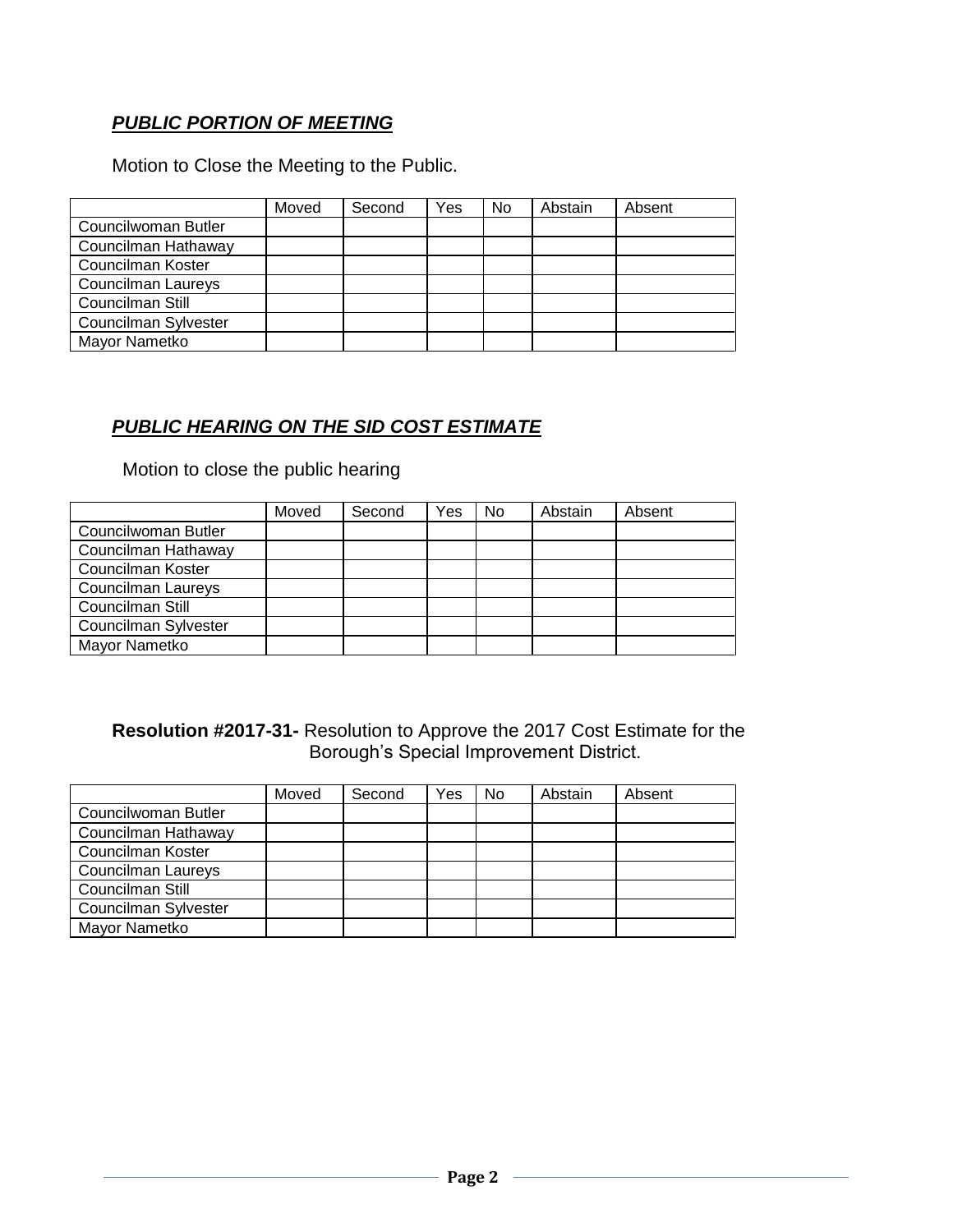#### *ORDINANCE ADOPTIONS*

**1. Ordinance 2017- 1** – AN ORDINANCE AUTHORIZING THE CHIEF OF POLICE TO EXECUTE AN APPLICATION FOR A CHARITABLE SOLICITATION PERMIT FOR NETCONG VOLUNTEER FIRE COMPANY NO. 1's "COIN DROP" ON MEMORIAL DAY WEEKEND AT THE INTERSECTIONS OF ALLEN STREET AND LEDGEWOOD AVENUE AND MAIN STREET AND ROUTE 46 AND ROUTE 183 IN THE BOROUGH OF NETCONG, COUNTY OF MORRIS, STATE OF NEW JERSEY

Motion to Read Ordinance 2017-1 by Title Only on Second Reading and a Hearing Held Thereon

|                      | Moved | Second | Yes | No | Abstain | Absent |
|----------------------|-------|--------|-----|----|---------|--------|
| Councilwoman Butler  |       |        |     |    |         |        |
| Councilman Hathaway  |       |        |     |    |         |        |
| Councilman Koster    |       |        |     |    |         |        |
| Councilman Laureys   |       |        |     |    |         |        |
| Councilman Still     |       |        |     |    |         |        |
| Councilman Sylvester |       |        |     |    |         |        |
| Mayor Nametko        |       |        |     |    |         |        |

Motion to Close Public Hearing.

|                      | Moved | Second | Yes | No | Abstain | Absent |
|----------------------|-------|--------|-----|----|---------|--------|
| Councilwoman Butler  |       |        |     |    |         |        |
| Councilman Hathaway  |       |        |     |    |         |        |
| Councilman Koster    |       |        |     |    |         |        |
| Councilman Laureys   |       |        |     |    |         |        |
| Councilman Still     |       |        |     |    |         |        |
| Councilman Sylvester |       |        |     |    |         |        |
| Mayor Nametko        |       |        |     |    |         |        |

#### Motion to Adopt Ordinance #2017-1

|                      | Moved | Second | Yes | No | Abstain | Absent |
|----------------------|-------|--------|-----|----|---------|--------|
| Councilwoman Butler  |       |        |     |    |         |        |
| Councilman Hathaway  |       |        |     |    |         |        |
| Councilman Koster    |       |        |     |    |         |        |
| Councilman Laureys   |       |        |     |    |         |        |
| Councilman Still     |       |        |     |    |         |        |
| Councilman Sylvester |       |        |     |    |         |        |
| Mayor Nametko        |       |        |     |    |         |        |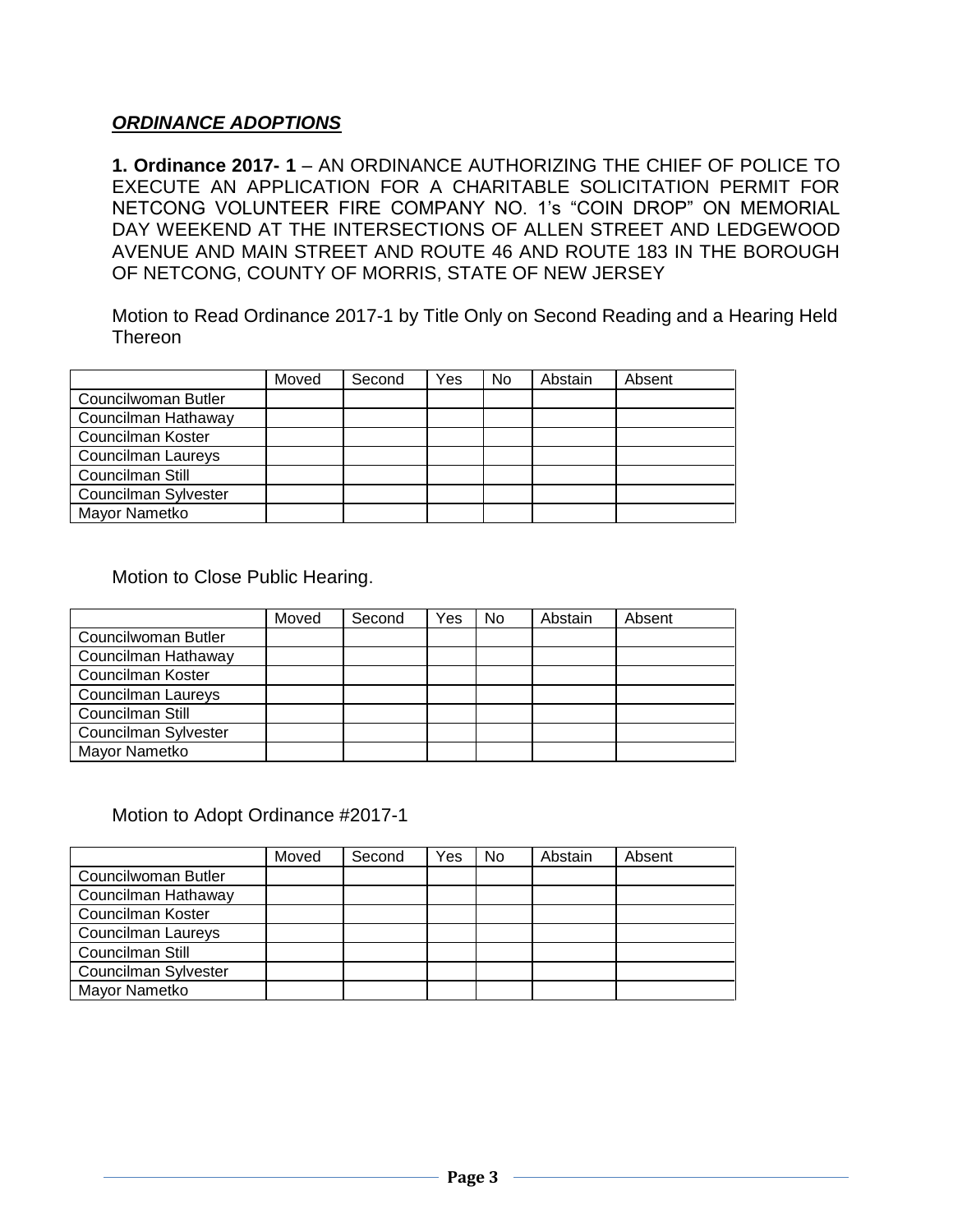#### *CORRESPONDENCE*

1. Netcong Police Department Letter – Narcan Save

2. Lake Musconetcong Regional Planning Board Letter – 2017 Budget

3. Township of Mt. Olive Letter– Water Connection

4. Chris Colabella, Esq. Letter - Elena Ciasulli – 25 & 25A Flanders Rd. – Paving of Property

5. Musconetcong Post 278 Letter – Permission to Conduct Memorial Day Parade

|                           | Moved | Second | Yes | No. | Abstain | Absent |
|---------------------------|-------|--------|-----|-----|---------|--------|
| Councilwoman Butler       |       |        |     |     |         |        |
| Councilman Hathaway       |       |        |     |     |         |        |
| Councilman Koster         |       |        |     |     |         |        |
| <b>Councilman Laureys</b> |       |        |     |     |         |        |
| Councilman Still          |       |        |     |     |         |        |
| Councilman Sylvester      |       |        |     |     |         |        |
| Mayor Nametko             |       |        |     |     |         |        |

## *BOROUGH ADMINISTRATOR REPORT*

#### *COMMITTEE REPORTS*

| Finance & Insurance:                                                                     | E. Still     | J. Sylvester |
|------------------------------------------------------------------------------------------|--------------|--------------|
| Economic Development:                                                                    | R. Hathaway  | E. Still     |
| <b>Public Safety:</b><br>(Police, Fire, Rescue)                                          | J. Sylvester | E. Koster    |
| Dept. of Public<br>Works & Utilities:                                                    | E. Koster    | R. Hathaway  |
| Recreation:                                                                              | P. Butler    | T. Laureys   |
| <b>Public Services:</b><br>(Human Services<br>Recycling & Solid<br><b>Waste Disposal</b> | T. Laureys   | P. Butler    |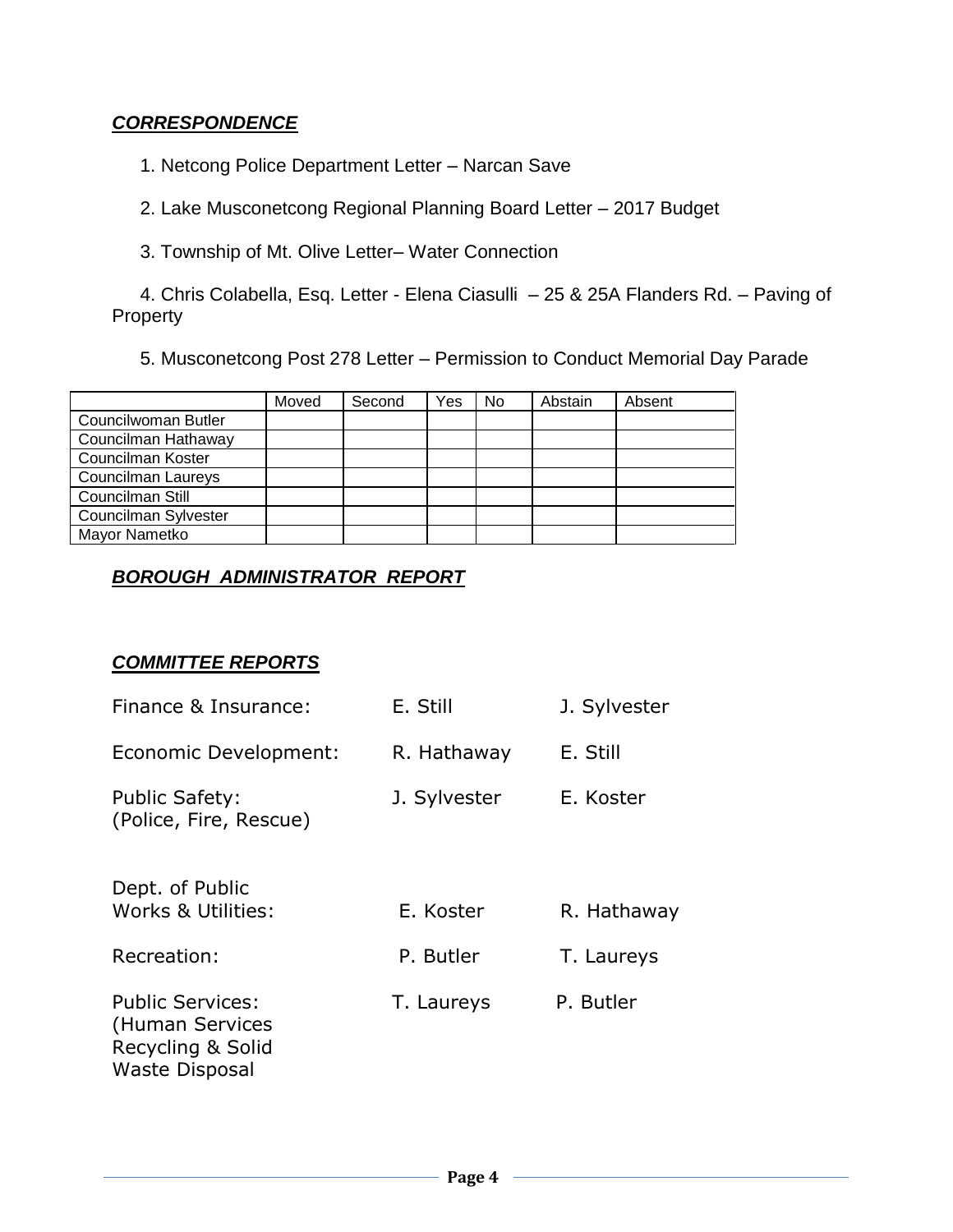## *OLD BUSINESS*

None

## *NEW BUSINESS*

1. Social Affair Permit – Hill Top Fire Co. #2 – Food Truck Festival

|                           | Moved | Second | Yes | No | Abstain | Absent |
|---------------------------|-------|--------|-----|----|---------|--------|
| Councilwoman Butler       |       |        |     |    |         |        |
| Councilman Hathaway       |       |        |     |    |         |        |
| Councilman Koster         |       |        |     |    |         |        |
| <b>Councilman Laureys</b> |       |        |     |    |         |        |
| Councilman Still          |       |        |     |    |         |        |
| Councilman Sylvester      |       |        |     |    |         |        |
| Mayor Nametko             |       |        |     |    |         |        |

2. Social Affair Permit – Knights of Columbus – St. Patrick's Day Dinner

|                           | Moved | Second | Yes | No | Abstain | Absent |
|---------------------------|-------|--------|-----|----|---------|--------|
| Councilwoman Butler       |       |        |     |    |         |        |
| Councilman Hathaway       |       |        |     |    |         |        |
| Councilman Koster         |       |        |     |    |         |        |
| <b>Councilman Laureys</b> |       |        |     |    |         |        |
| Councilman Still          |       |        |     |    |         |        |
| Councilman Sylvester      |       |        |     |    |         |        |
| Mayor Nametko             |       |        |     |    |         |        |

#### 3. 2017 Goose Control

4. Denville Township – Letter of Opposition – Draft Rule- Ordinary Maintenance and Minor Work

|                      | Moved | Second | Yes | <b>No</b> | Abstain | Absent |
|----------------------|-------|--------|-----|-----------|---------|--------|
| Councilwoman Butler  |       |        |     |           |         |        |
| Councilman Hathaway  |       |        |     |           |         |        |
| Councilman Koster    |       |        |     |           |         |        |
| Councilman Laureys   |       |        |     |           |         |        |
| Councilman Still     |       |        |     |           |         |        |
| Councilman Sylvester |       |        |     |           |         |        |
| Mayor Nametko        |       |        |     |           |         |        |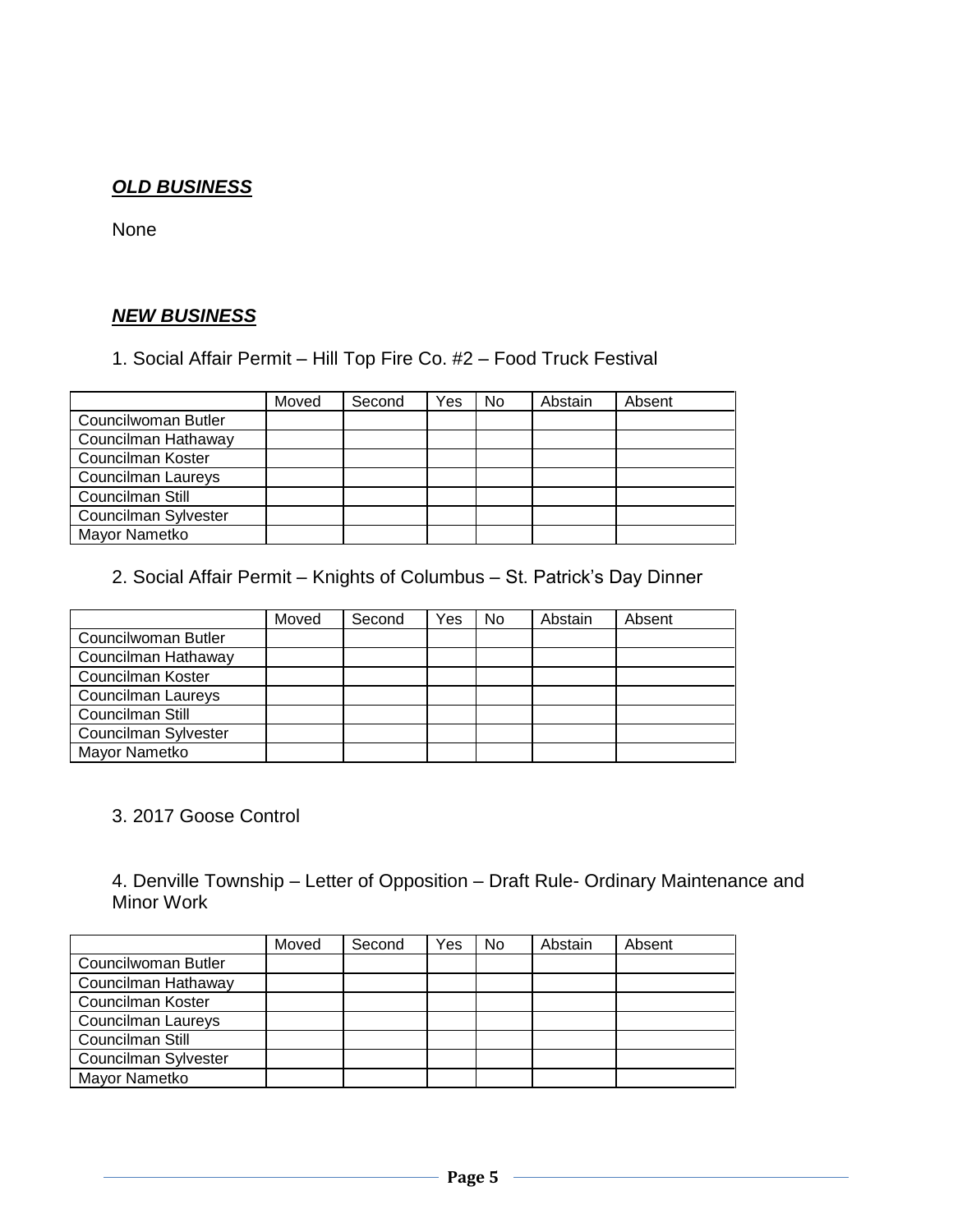## *PRIVILEGE OF THE FLOOR TO THE COUNCIL*

### *MAYOR'S COMMENTS*

#### *RESOLUTIONS*

#### **1. Resolution 2017- 32-** To Redeem Tax Sale Certificate 16-00008

|                      | Moved | Second | Yes | No | Abstain | Absent |
|----------------------|-------|--------|-----|----|---------|--------|
| Councilwoman Butler  |       |        |     |    |         |        |
| Councilman Hathaway  |       |        |     |    |         |        |
| Councilman Koster    |       |        |     |    |         |        |
| Councilman Laureys   |       |        |     |    |         |        |
| Councilman Still     |       |        |     |    |         |        |
| Councilman Sylvester |       |        |     |    |         |        |
| Mayor Nametko        |       |        |     |    |         |        |

#### **2. Resolution 2017- 33-** To Redeem Tax Sale Certificate 14-00006

|                      | Moved | Second | Yes | <b>No</b> | Abstain | Absent |
|----------------------|-------|--------|-----|-----------|---------|--------|
| Councilwoman Butler  |       |        |     |           |         |        |
| Councilman Hathaway  |       |        |     |           |         |        |
| Councilman Koster    |       |        |     |           |         |        |
| Councilman Laureys   |       |        |     |           |         |        |
| Councilman Still     |       |        |     |           |         |        |
| Councilman Sylvester |       |        |     |           |         |        |
| Mayor Nametko        |       |        |     |           |         |        |

#### **3. Resolution 2017-34 –** Rescinding Tax and Water/Sewer Cash Boxes and Establishing a Cash Change Box

|                      | Moved | Second | Yes | N <sub>0</sub> | Abstain | Absent |
|----------------------|-------|--------|-----|----------------|---------|--------|
| Councilwoman Butler  |       |        |     |                |         |        |
| Councilman Hathaway  |       |        |     |                |         |        |
| Councilman Koster    |       |        |     |                |         |        |
| Councilman Laureys   |       |        |     |                |         |        |
| Councilman Still     |       |        |     |                |         |        |
| Councilman Sylvester |       |        |     |                |         |        |
| Mayor Nametko        |       |        |     |                |         |        |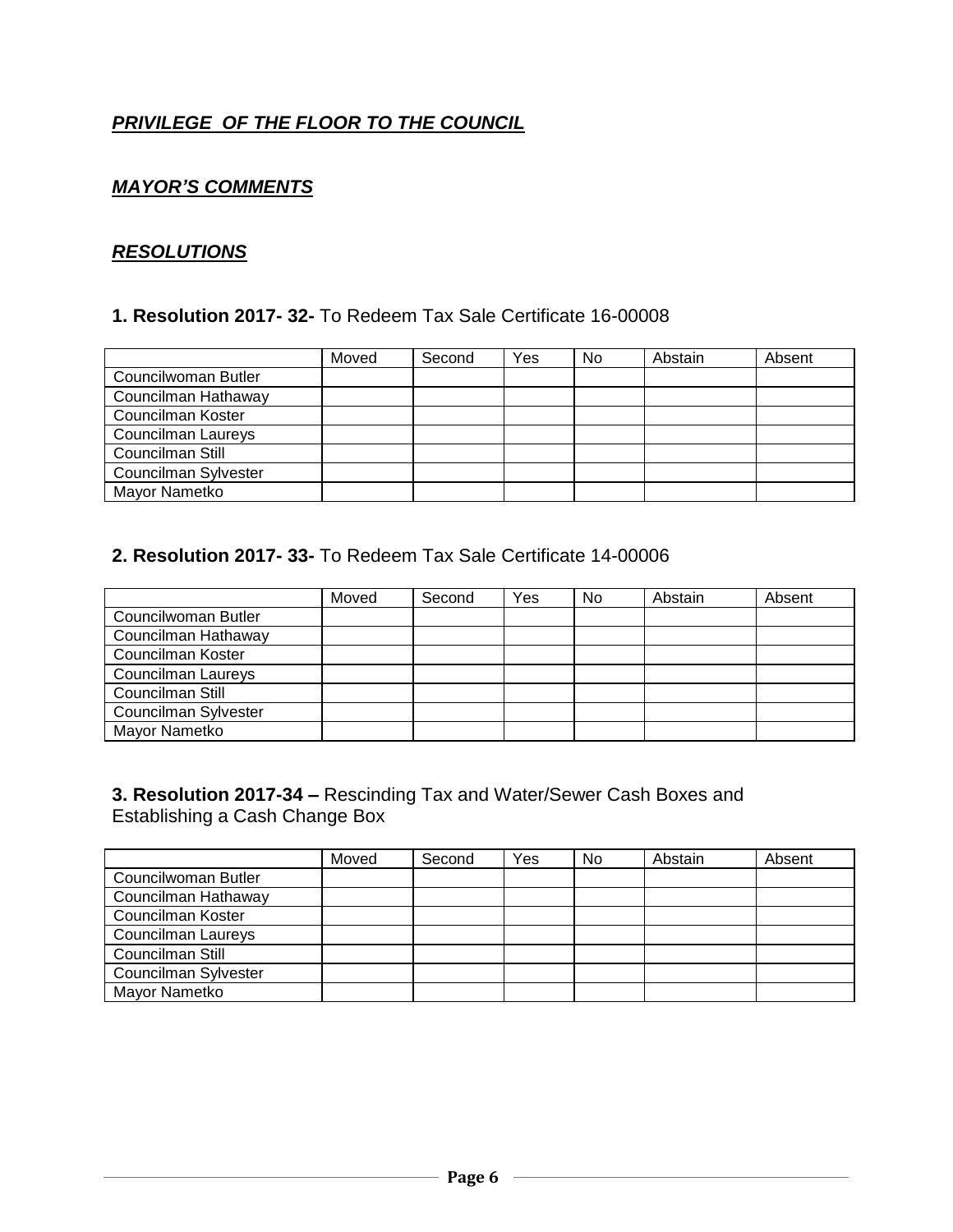**4. Resolution 2017-35 –** Governor's Council on Alcoholism and Drug Abuse Fiscal Grant Cycle

|                           | Moved | Second | Yes | <b>No</b> | Abstain | Absent |
|---------------------------|-------|--------|-----|-----------|---------|--------|
| Councilwoman Butler       |       |        |     |           |         |        |
| Councilman Hathaway       |       |        |     |           |         |        |
| Councilman Koster         |       |        |     |           |         |        |
| <b>Councilman Laureys</b> |       |        |     |           |         |        |
| Councilman Still          |       |        |     |           |         |        |
| Councilman Sylvester      |       |        |     |           |         |        |
| Mayor Nametko             |       |        |     |           |         |        |

## *ORDINANCE INTRODUCTIONS*

**1. Ordinance 2017-2** - AN ORDINANCE AUTHORIZING THE POLICE CHIEF TO EXECUTE AN APPLICATION FOR A CHARITABLE SOLICITATION PERMIT FOR AMERICAN LEGION AMBULANCE CORP OF STANHOPE/NETCONG'S "COIN DROP" ON JUNE  $9^{TH}$ , JUNE 10<sup>TH</sup> 2017 AND ON SEPTEMBER  $8^{TH}$ , AND SEPTEMBER 9<sup>th,</sup> 2017 AT THE INTERSECTIONS OF ALLEN STREET AND LEDGEWOOD AVENUE AND MAIN STREET AND ROUTE 46 IN THE BOROUGH OF NETCONG, COUNTY OF MORRIS, STATE OF NEW JERSEY

Motion to Introduce Ordinance #2017-2 and Read by Title Only.

|                           | Moved | Second | Yes | <b>No</b> | Abstain | Absent |
|---------------------------|-------|--------|-----|-----------|---------|--------|
| Councilwoman Butler       |       |        |     |           |         |        |
| Councilman Hathaway       |       |        |     |           |         |        |
| Councilman Koster         |       |        |     |           |         |        |
| <b>Councilman Laureys</b> |       |        |     |           |         |        |
| Councilman Still          |       |        |     |           |         |        |
| Councilman Sylvester      |       |        |     |           |         |        |
| Mayor Nametko             |       |        |     |           |         |        |

Motion to Pass Ordinance #2017-2 on First Reading.

|                      | Moved | Second | Yes | No. | Abstain | Absent |
|----------------------|-------|--------|-----|-----|---------|--------|
| Councilwoman Butler  |       |        |     |     |         |        |
| Councilman Hathaway  |       |        |     |     |         |        |
| Councilman Koster    |       |        |     |     |         |        |
| Councilman Laureys   |       |        |     |     |         |        |
| Councilman Still     |       |        |     |     |         |        |
| Councilman Sylvester |       |        |     |     |         |        |
| Mayor Nametko        |       |        |     |     |         |        |